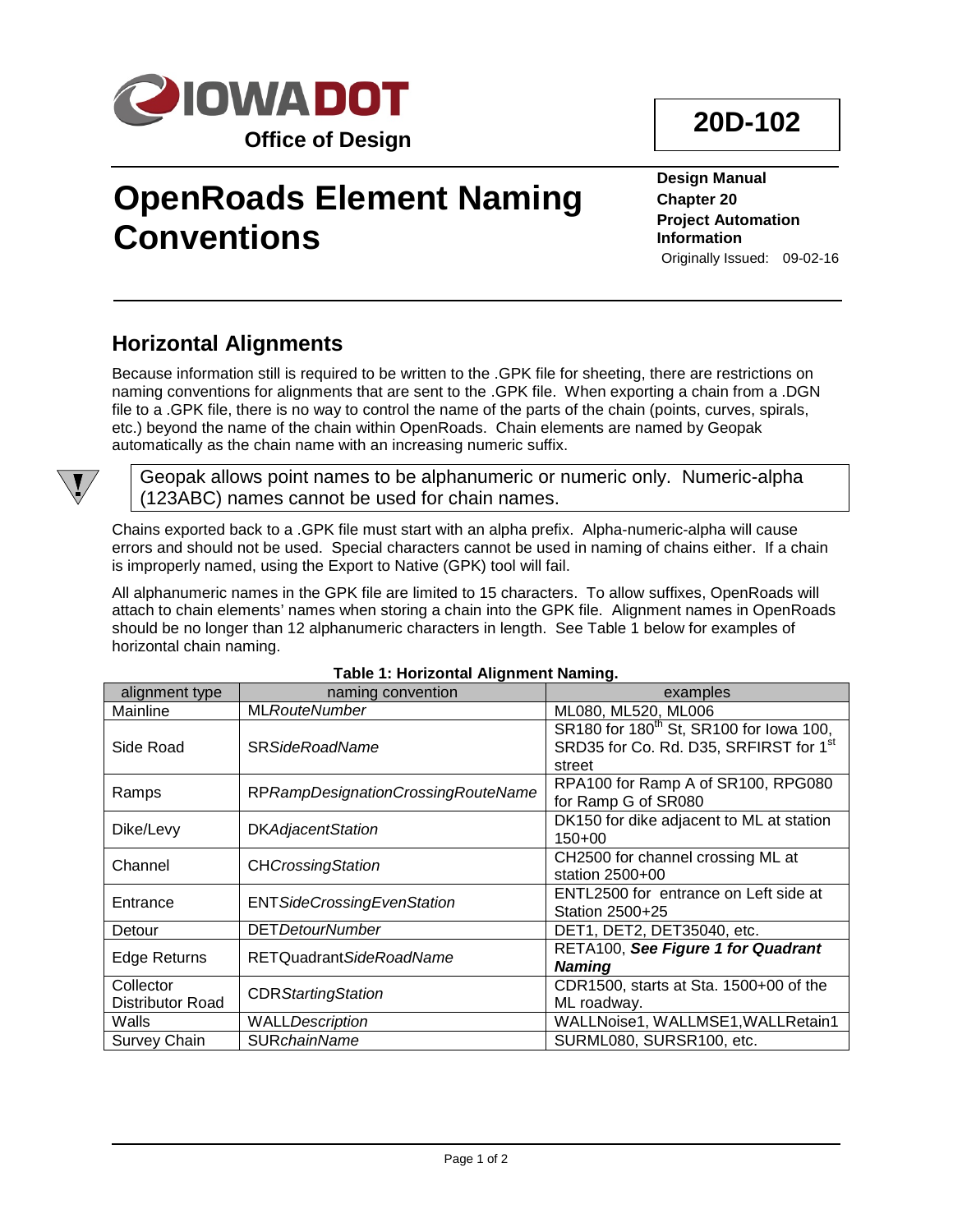| Sideroad Centerline | Quadrant A                 |
|---------------------|----------------------------|
| Quadrant B          | <b>Mainline Centerline</b> |
| Quadrant C          | Quadrant D                 |

**Figure 1:** Return quadrant naming conventions.

## **Vertical Geometry**

Name vertical geometry for centerline profiles the same as the chain (the exception being ditch grades). Geopak does not store vertical geometry the same as horizontal geometry (no elements with separate naming restrictions). See Table 2 for examples. When developing alternatives and split profiles, hyphens and underbars ("-" and "\_") or alpha-numeric-alpha naming can be used. However, the best option is to name the ultimately designed vertical profile the same as the chain with which it is associated. There is no need with OpenRoads to store an existing profile. Tools are available to draw the ground profile without the need to store geometry.

| profile type                          | naming convention                   | examples                     |
|---------------------------------------|-------------------------------------|------------------------------|
| Proposed chain alignment   Chain Name |                                     | ML080, SR180, RPA180,        |
|                                       |                                     | <b>ENTL2500, RETA180</b>     |
|                                       |                                     | DGL1500, DRG1500,            |
| Ditch Grade                           | <b>DGSideEvenStationBeginning</b>   | DGM1500. Left, Right, Median |
|                                       |                                     | respectively.                |
| Benching                              | <b>BNCHSideEvenStationBeginning</b> | <b>BNCHL1500, BNCHR1500</b>  |

#### **Table 2: Vertical Alignment Naming.**